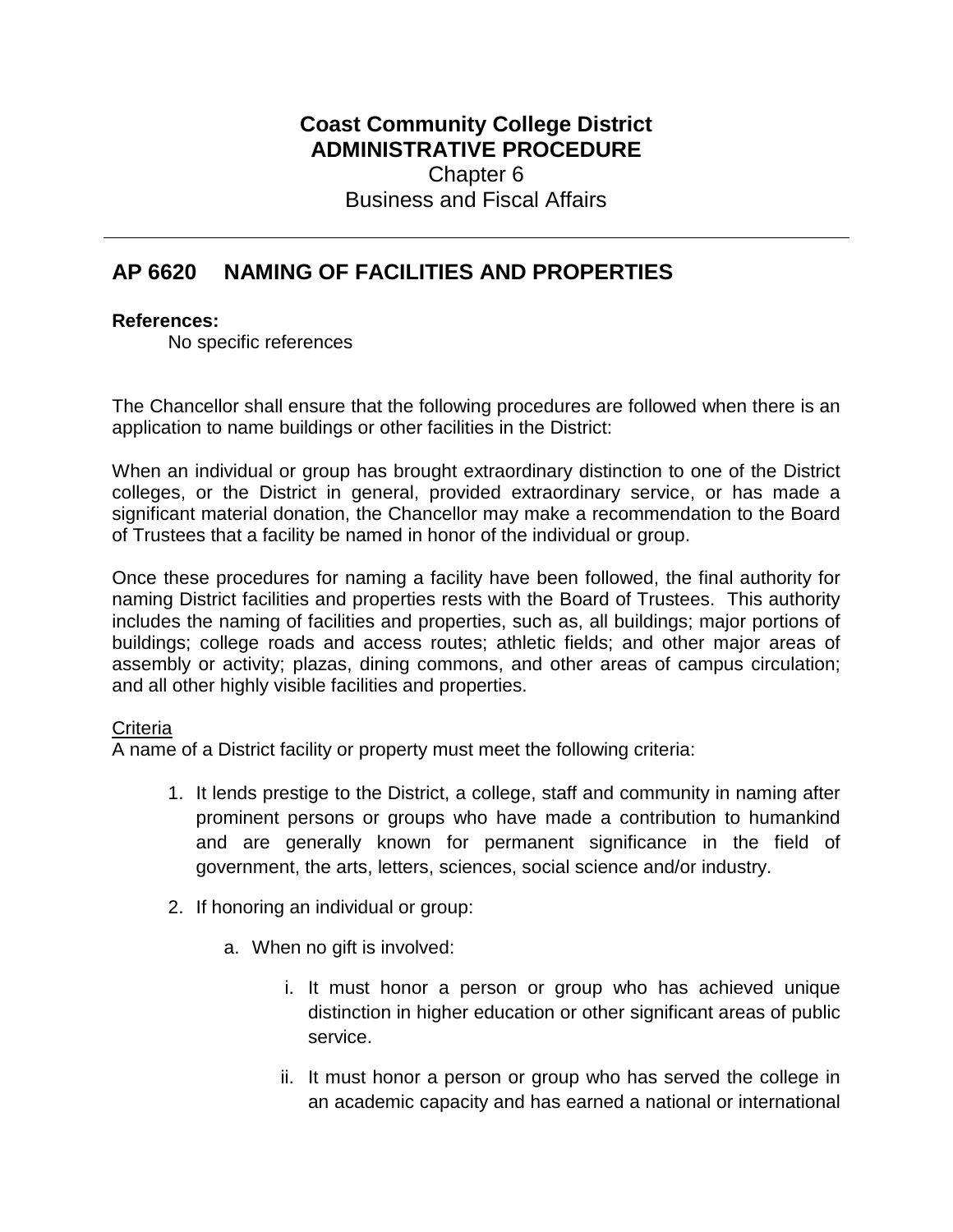reputation as a scholar, or made extraordinary contributions on the college campus or the system which warrant special recognition.

- iii. When a proposal for naming in honor of an individual or group involves service to the college in an academic or administrative capacity, a proposal shall not be made until the individual has been retired or left the college for at least three years.
- b. When a gift is involved:
	- i. When an extraordinary bequest, gift, or donation is given to one of the colleges or to the District in general, the Chancellor may recommend the naming of a District facility or property in honor of the donor.
	- ii. The procedures to be followed are through consultative channels as outlined in the attached procedure. The District will take into consideration the significance and amount of the proposed gift as either or both relate to the realization or completion of a facility or the enhancement of the value of the facility to the District.
- c. Procedural Intent:
	- i. Proposals for recognition may originate from either departments or campus groups, but not from individuals.
	- ii. Solicitation of endorsements is left to the discretion of the proposers of the recognition unless otherwise directed during the consultative process.
	- iii. It will be made known that other avenues for recognition exist, e.g., the naming of programs, scholarship funds and awards, college activities, memorial displays, and monuments.
	- iv. The naming of any District facility implies no continuing obligation to the named individual or group other than maintaining the commemorative identification of the facility.
	- v. The naming of any District facility does not imply nor constitute legal ownership.

In special circumstances, the Board of Trustees may waive any or all of the criteria set forth in this procedure.